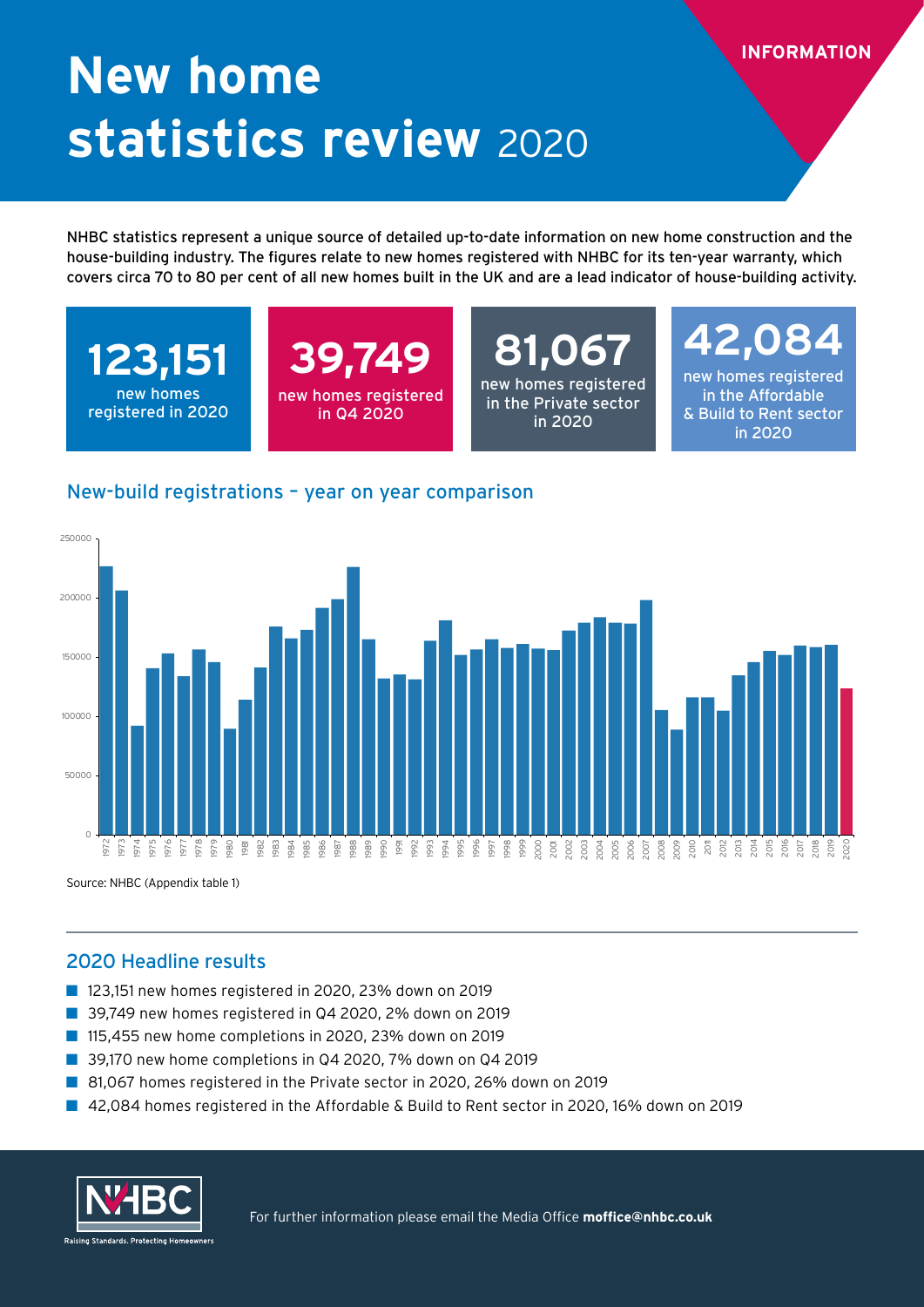## Analysis of new home registrations

### New-build registrations - 2019 & 2020



Source: NHBC (Appendix table 7)

#### New-build registrations - Private and Affordable & Build to Rent sector



Source: NHBC (Appendix table 2)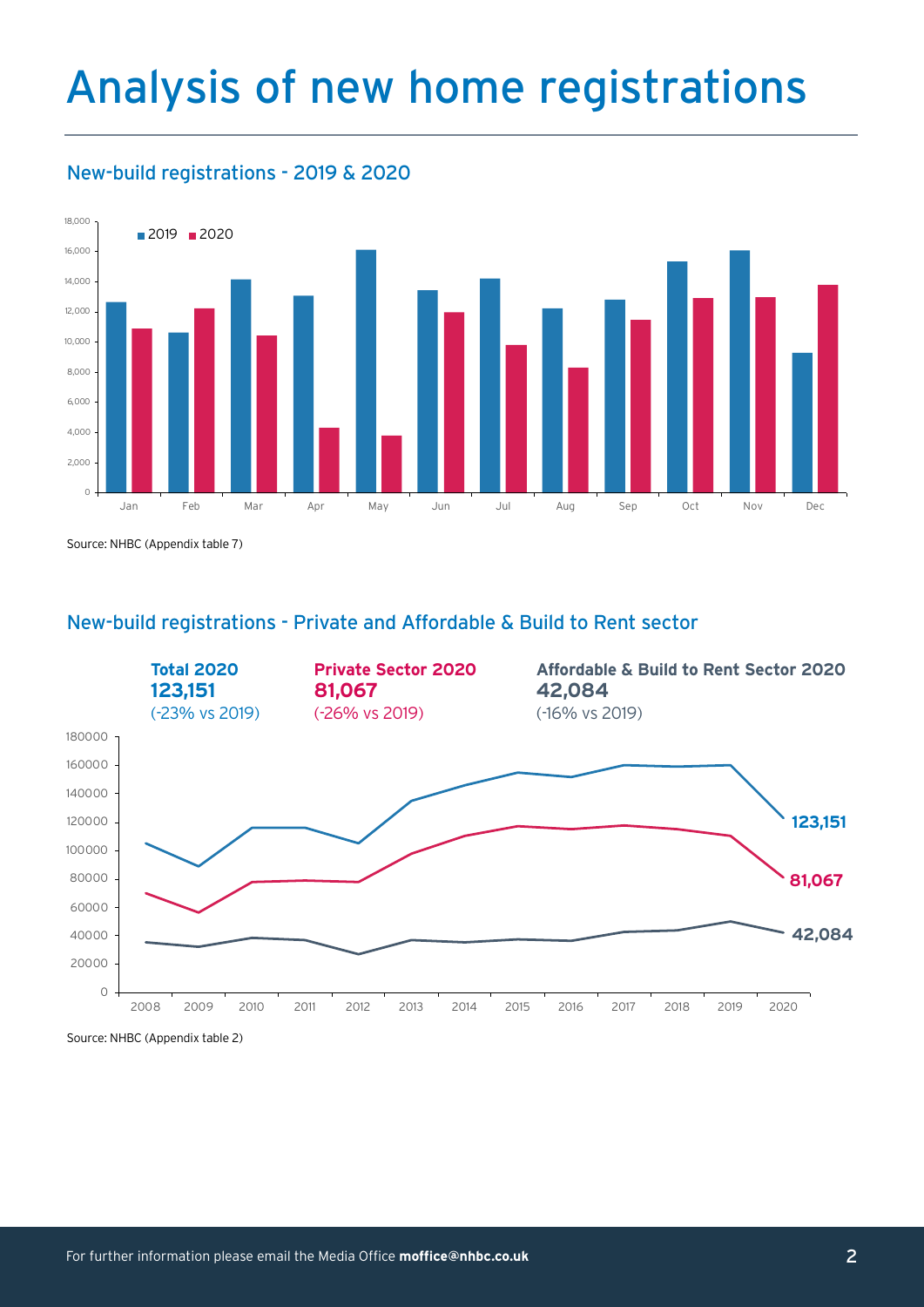## Regional registrations

#### Regional registrations 2020



Source: NHBC (Appendix table 4)

### UK cities registrations



Source: NHBC (Appendix table 6)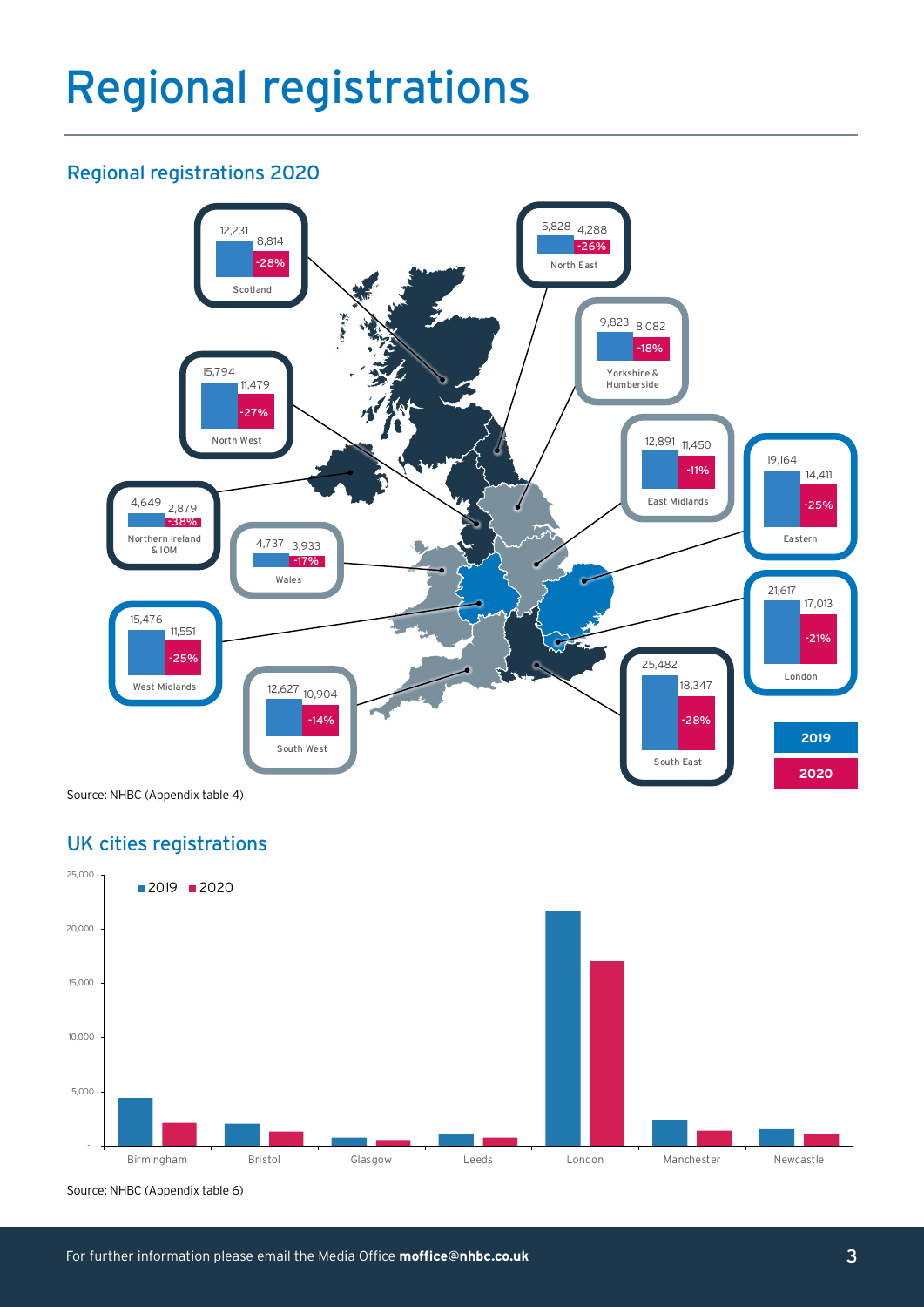## UK registrations by house type

#### UK house types



Source: NHBC (Appendix table 3)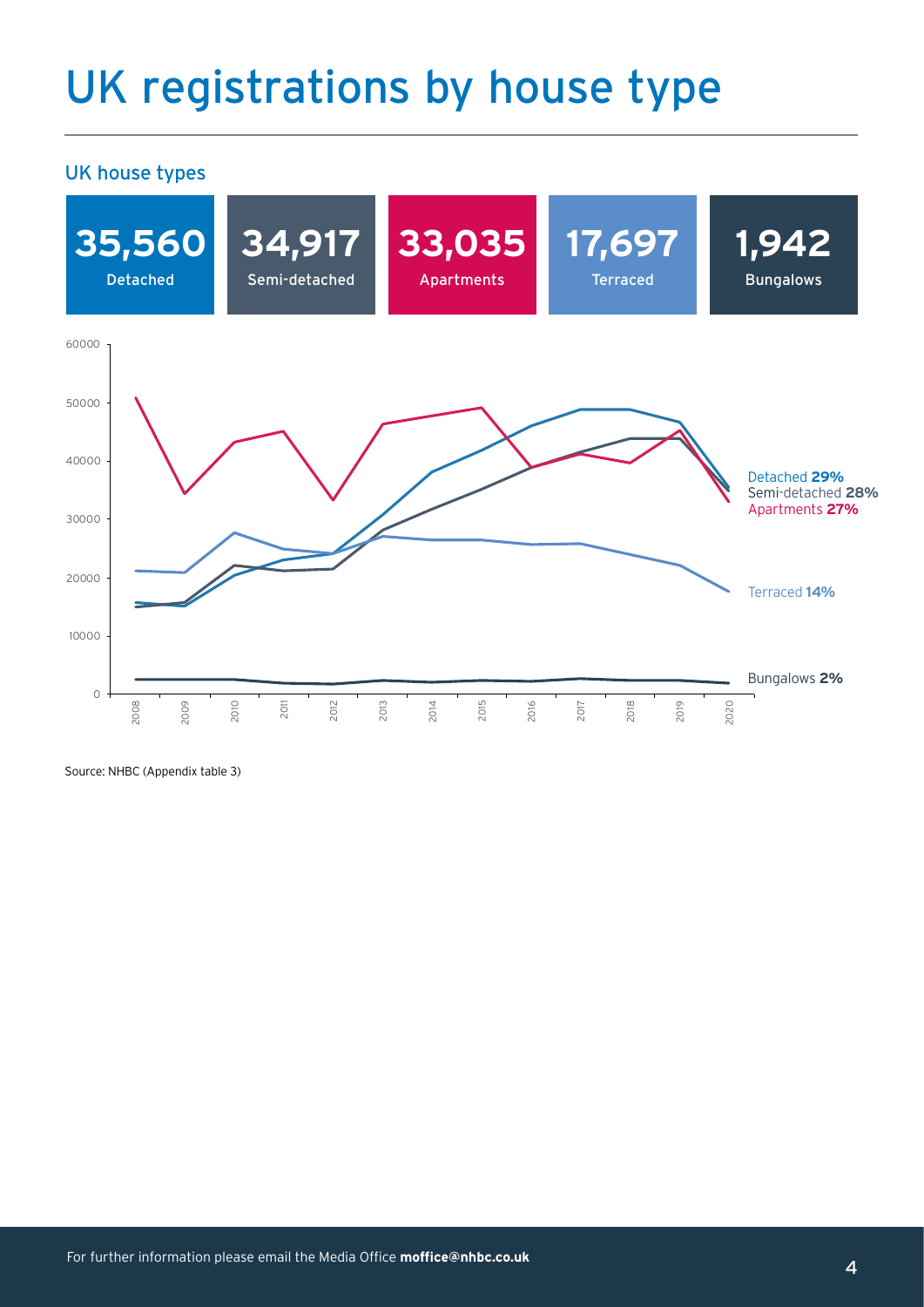#### Table 1 - Total new build registrations

| <b>YEAR</b> | <b>VOLUME</b> | <b>YEAR</b> | <b>VOLUME</b> | <b>YEAR</b> | <b>VOLUME</b> | <b>YEAR</b> | <b>VOLUME</b> |
|-------------|---------------|-------------|---------------|-------------|---------------|-------------|---------------|
| 1972        | 226,700       | 1985        | 173,300       | 1998        | 157,962       | 2011        | 116,240       |
| 1973        | 206,600       | 1986        | 191,600       | 1999        | 161,212       | 2012        | 104,922       |
| 1974        | 92,400        | 1987        | 199,098       | 2000        | 157,444       | 2013        | 134,902       |
| 1975        | 140,700       | 1988        | 226,285       | 2001        | 155,913       | 2014        | 145,997       |
| 1976        | 153,500       | 1989        | 164,962       | 2002        | 172,402       | 2015        | 155,121       |
| 1977        | 134,400       | 1990        | 131,905       | 2003        | 178,980       | 2016        | 151,721       |
| 1978        | 156,900       | 1991        | 135,638       | 2004        | 184,043       | 2017        | 160,221       |
| 1979        | 146,000       | 1992        | 131,671       | 2005        | 179,018       | 2018        | 158,900       |
| 1980        | 89,500        | 1993        | 163,905       | 2006        | 178,423       | 2019        | 160,319       |
| 1981        | 114,200       | 1994        | 181,496       | 2007        | 198,580       | 2020        | 123,151       |
| 1982        | 141,600       | 1995        | 151,779       | 2008        | 105,264       |             |               |
| 1983        | 175,800       | 1996        | 156,353       | 2009        | 88,838        |             |               |
| 1984        | 165,600       | 1997        | 165,386       | 2010        | 116,118       |             |               |

Notes

- 1. The figures show new build (and Solo for Self Build prior to October 2015) homes registered for NHBC's ten-year warranty.
- 2. Nationally NHBC provides warranties on approximately 70-80% of new homes built in the UK (including the Isle of Man).
- 3. The figures are sourced from information held on NHBC's Fusion system and cross tab from Tableau as at 31 December 2020.
- 4. Changes can occur between figures published at different times owing to changes in policies and cancellations, however, prior to 1987 the data derives from information contained in NHBC Actuarial Department Statistics booklets and these are not subject to change.

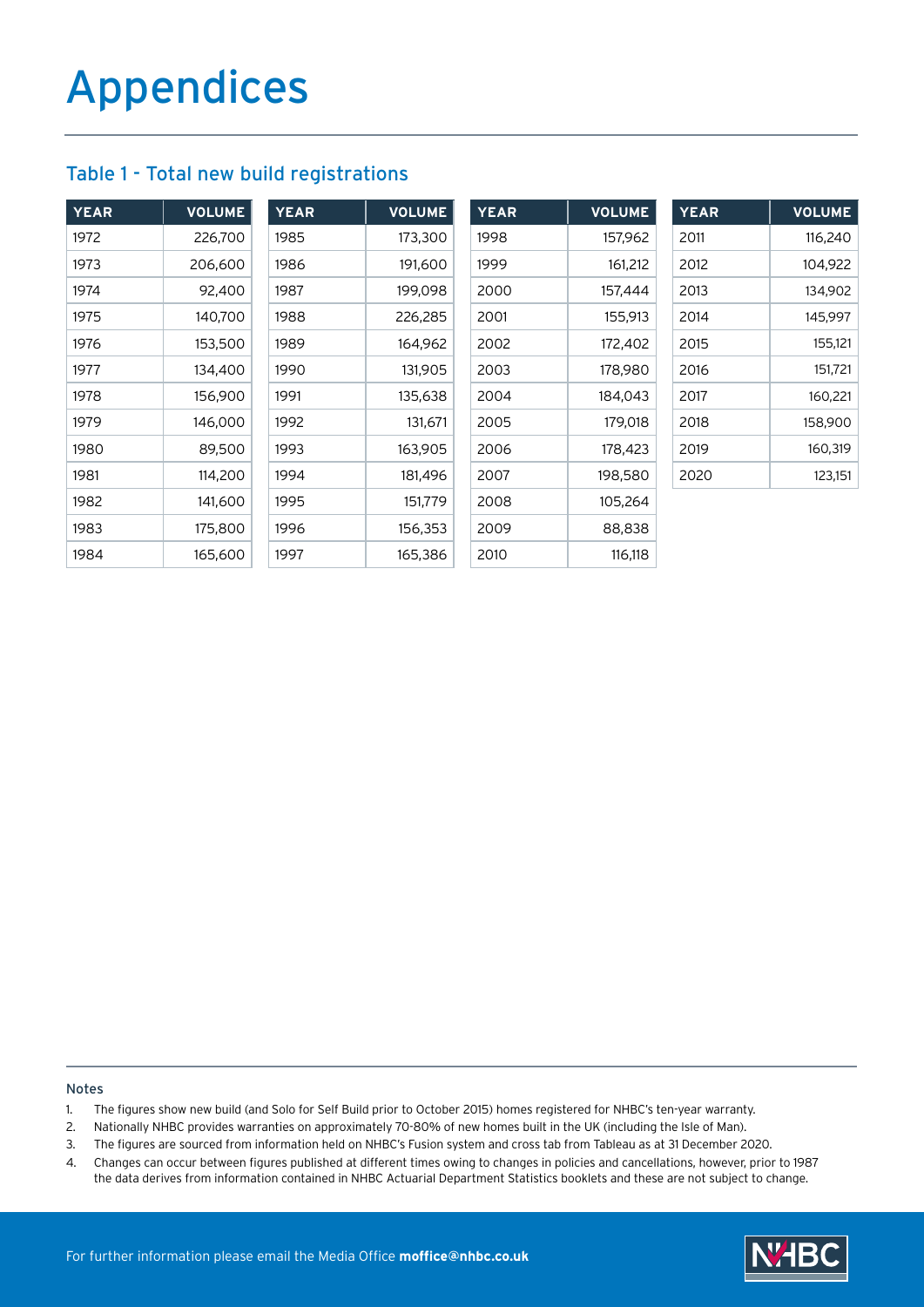#### Table 2 - New home registrations – Private and Affordable & Build to Rent sector

| <b>YEAR</b> | <b>PRIVATE</b> | <b>AFFORDABLE &amp;</b><br><b>BUILD TO RENT</b> | <b>TOTAL</b> |
|-------------|----------------|-------------------------------------------------|--------------|
| 2008        | 69,944         | 35,320                                          | 105,264      |
| 2009        | 56,584         | 32,254                                          | 88,838       |
| 2010        | 77,631         | 38,487                                          | 116,118      |
| 2011        | 79,043         | 37,197                                          | 116,240      |
| 2012        | 77,805         | 27,117                                          | 104,922      |
| 2013        | 97,905         | 36,997                                          | 134,902      |
| 2014        | 110,364        | 35,633                                          | 145,997      |
| 2015        | 117,382        | 37,739                                          | 155,121      |
| 2016        | 115,071        | 36,650                                          | 151,721      |
| 2017        | 117,440        | 42,781                                          | 160,221      |
| 2018        | 114,966        | 43,934                                          | 158,900      |
| 2019        | 110,288        | 50,031                                          | 160,319      |
| 2020        | 81,067         | 42,084                                          | 123,151      |

#### Table 3 - 2020 UK house types

|      | <b>DETACHED</b><br><b>HOUSES</b> | <b>SEMI-DETACHED</b><br><b>HOUSES</b> | <b>APARTMENTS</b> | <b>TERRACED</b><br><b>HOUSES</b> | <b>BUNGALOWS</b> |
|------|----------------------------------|---------------------------------------|-------------------|----------------------------------|------------------|
| 2008 | 15,777                           | 14,951                                | 50,857            | 21,166                           | 2,513            |
| 2009 | 15,134                           | 15,826                                | 34,410            | 20,889                           | 2,579            |
| 2010 | 20,420                           | 22,088                                | 43,263            | 27,715                           | 2,632            |
| 2011 | 23,095                           | 21,150                                | 45,081            | 24,986                           | 1,928            |
| 2012 | 24,123                           | 21,493                                | 33,377            | 24,209                           | 1,720            |
| 2013 | 30,795                           | 28,146                                | 46,354            | 27,160                           | 2,447            |
| 2014 | 38,104                           | 31,700                                | 47,699            | 26,468                           | 2,026            |
| 2015 | 41,821                           | 35,151                                | 49,188            | 26,512                           | 2,449            |
| 2016 | 46,044                           | 38,871                                | 38,938            | 25,666                           | 2,202            |
| 2017 | 48,783                           | 41,575                                | 41,260            | 25,932                           | 2,671            |
| 2018 | 48,914                           | 43,904                                | 39,631            | 24,039                           | 2,412            |
| 2019 | 46,618                           | 43,827                                | 45,317            | 22,201                           | 2,356            |
| 2020 | 35,560                           | 34,917                                | 33,035            | 17,697                           | 1,942            |

#### Notes

1. The figures show new build (and Solo for Self Build prior to October 2015) homes registered for NHBC's ten-year warranty.

2. Nationally NHBC provides warranties on approximately 70-80% of new homes built in the UK (including the Isle of Man).

3. The figures are sourced from information held on NHBC's Fusion system and cross tab from Tableau as at 31 December 2020.

4. Changes can occur between figures published at different times owing to changes in policies and cancellations, however, prior to 1987 the data derives from information contained in NHBC Actuarial Department Statistics booklets and these are not subject to change.

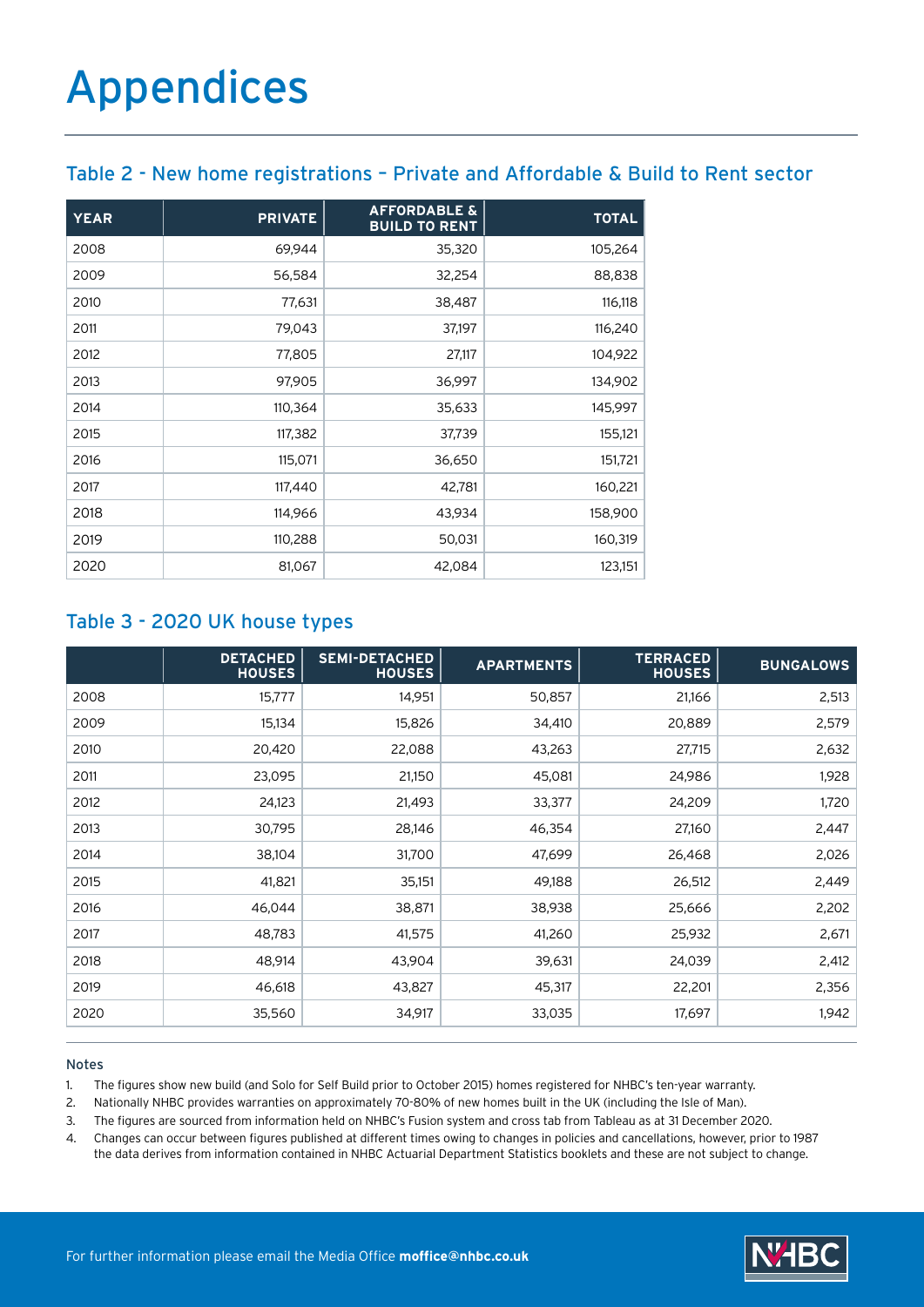#### Table 4 - 2020 regional registrations

|                                             | 2008   | 2009   | 2010   | 2011   | 2012   | 2013   | 2014   | 2015   | 2016   | 2017   | 2018   | 2019   | 2020   |
|---------------------------------------------|--------|--------|--------|--------|--------|--------|--------|--------|--------|--------|--------|--------|--------|
| <b>NORTH EAST</b>                           | 2,664  | 2,803  | 4,542  | 3,245  | 3,972  | 5,224  | 5,328  | 5,801  | 6,173  | 6,593  | 6,375  | 5,828  | 4,288  |
| <b>NORTH WEST</b>                           | 7,815  | 6,533  | 8,390  | 8,171  | 8,723  | 11,234 | 11,629 | 13,344 | 15,108 | 16,912 | 18,051 | 15,794 | 11,479 |
| YORKSHIRE &<br><b>HUMBERSIDE</b>            | 6,422  | 4,792  | 7,412  | 5,984  | 5,990  | 7,047  | 8,767  | 7,616  | 9,667  | 9,348  | 11,108 | 9,823  | 8,082  |
| WEST<br><b>MIDLANDS</b>                     | 7,259  | 5,758  | 8,909  | 8,036  | 7,915  | 10,726 | 12,443 | 13,525 | 13,193 | 14,977 | 13,323 | 15,476 | 11,551 |
| <b>EAST</b><br><b>MIDLANDS</b>              | 7,910  | 7,182  | 9,093  | 7,730  | 7,866  | 10,927 | 11,799 | 13,167 | 12,179 | 14,520 | 13,081 | 12,891 | 11,450 |
| <b>EASTERN</b>                              | 12,853 | 11,821 | 13,354 | 13,512 | 11,384 | 14,583 | 13,661 | 16,822 | 15,915 | 17,307 | 17,708 | 19,164 | 14,411 |
| <b>SOUTH WEST</b>                           | 10,543 | 10,869 | 13,156 | 11,567 | 11,759 | 13,715 | 14,332 | 15,718 | 16,416 | 15,058 | 14,239 | 12,627 | 10,904 |
| LONDON                                      | 16,306 | 10,356 | 16,167 | 24,422 | 16,028 | 26,259 | 28,306 | 25,886 | 17,612 | 17,913 | 15,841 | 21,617 | 17,013 |
| <b>SOUTH EAST</b>                           | 17,571 | 15,439 | 19,505 | 18,887 | 16,946 | 19,418 | 21,318 | 22,756 | 26,158 | 25,966 | 26,766 | 25,482 | 18,347 |
| <b>SCOTLAND</b>                             | 9,463  | 6,846  | 8,216  | 9,079  | 8,402  | 10,098 | 11,115 | 12,658 | 11,529 | 12,649 | 12,091 | 12,231 | 8,814  |
| WALES                                       | 3,395  | 2,885  | 4,215  | 3,546  | 4,136  | 3,543  | 4,793  | 4,616  | 4,539  | 5,462  | 5,439  | 4,737  | 3,933  |
| <b>NORTHERN</b><br><b>IRELAND &amp; IOM</b> | 3,063  | 3,554  | 3,159  | 2,061  | 1,801  | 2,128  | 2,506  | 3,212  | 3,232  | 3,516  | 4,878  | 4,649  | 2,879  |

#### Table 5 - 2020 regional completions

|                                             | 2008   | 2009   | 2010   | 2011   | $\overline{2012}$ | 2013   | 2014   | 2015   | 2016   | 2017   | 2018   | 2019   | 2020   |
|---------------------------------------------|--------|--------|--------|--------|-------------------|--------|--------|--------|--------|--------|--------|--------|--------|
| <b>NORTH EAST</b>                           | 4,533  | 3,603  | 3,803  | 4,116  | 4,024             | 4,201  | 4,938  | 5,436  | 5,592  | 5,961  | 6,220  | 6,539  | 4,496  |
| <b>NORTH WEST</b>                           | 11,779 | 8,144  | 7,911  | 8,737  | 8,754             | 8,727  | 10,766 | 12,241 | 12,547 | 14,055 | 15,011 | 14,807 | 12,065 |
| YORKSHIRE &<br><b>HUMBERSIDE</b>            | 10,635 | 6,337  | 6,407  | 7,633  | 6,080             | 6,354  | 6,934  | 7,909  | 8,358  | 9,016  | 9,450  | 10,172 | 6,754  |
| WEST<br><b>MIDLANDS</b>                     | 10,499 | 7,907  | 7,352  | 9,140  | 8,446             | 8,736  | 9,587  | 12,439 | 12,240 | 13,123 | 13,812 | 13,389 | 10,542 |
| EAST<br><b>MIDLANDS</b>                     | 11,162 | 8,930  | 8,770  | 8,955  | 8,042             | 8,122  | 10,269 | 11,791 | 12,576 | 12,362 | 12,811 | 12,472 | 9,584  |
| <b>EASTERN</b>                              | 16,685 | 13,350 | 13,101 | 13,466 | 13,251            | 12,476 | 12,892 | 13,705 | 14,373 | 14,762 | 15,333 | 17,181 | 12,910 |
| <b>SOUTH WEST</b>                           | 14,799 | 11,612 | 11,190 | 12,709 | 11,517            | 11,813 | 12,420 | 14,049 | 14,519 | 14,235 | 14,356 | 13,298 | 9,668  |
| LONDON                                      | 17,471 | 15,840 | 11,701 | 14,524 | 18,478            | 15,407 | 18,456 | 22,785 | 21,548 | 22,033 | 18,887 | 17,570 | 15,978 |
| <b>SOUTH EAST</b>                           | 25,396 | 18,981 | 16,607 | 18,227 | 18,935            | 17,068 | 16,528 | 21,427 | 20,853 | 22,920 | 23,648 | 23,636 | 17,578 |
| <b>SCOTLAND</b>                             | 14,495 | 9,248  | 8,535  | 8,682  | 8,596             | 9,623  | 10,340 | 11,426 | 11,658 | 11,173 | 11,880 | 12,606 | 8,584  |
| <b>WALES</b>                                | 4,828  | 4,226  | 3,837  | 3,884  | 3,737             | 3,828  | 4,327  | 4,658  | 4,508  | 4,572  | 4,816  | 4,973  | 3,775  |
| <b>NORTHERN</b><br><b>IRELAND &amp; IOM</b> | 5,321  | 4,564  | 3,397  | 2,933  | 2,414             | 2,348  | 2,634  | 2,746  | 3,086  | 3,442  | 3,535  | 3,906  | 3,521  |

#### Notes

1. The figures show New build (and Solo prior to October 2015) homes registered for NHBC's ten-year warranty.

2. 'Completions' relate to the number of homes 'finalled' by NHBC Building Inspectors and changes can occur between figures published at different times.

3. Nationally NHBC provides warranties on approximately 70-80% of new homes built in the UK (including the Isle of Man).

- 4. The figures are sourced from information held on NHBC's Fusion system as at 31 December 2020.
- 5. Changes can occur between figures published at different times owing to changes in policies and cancellations.